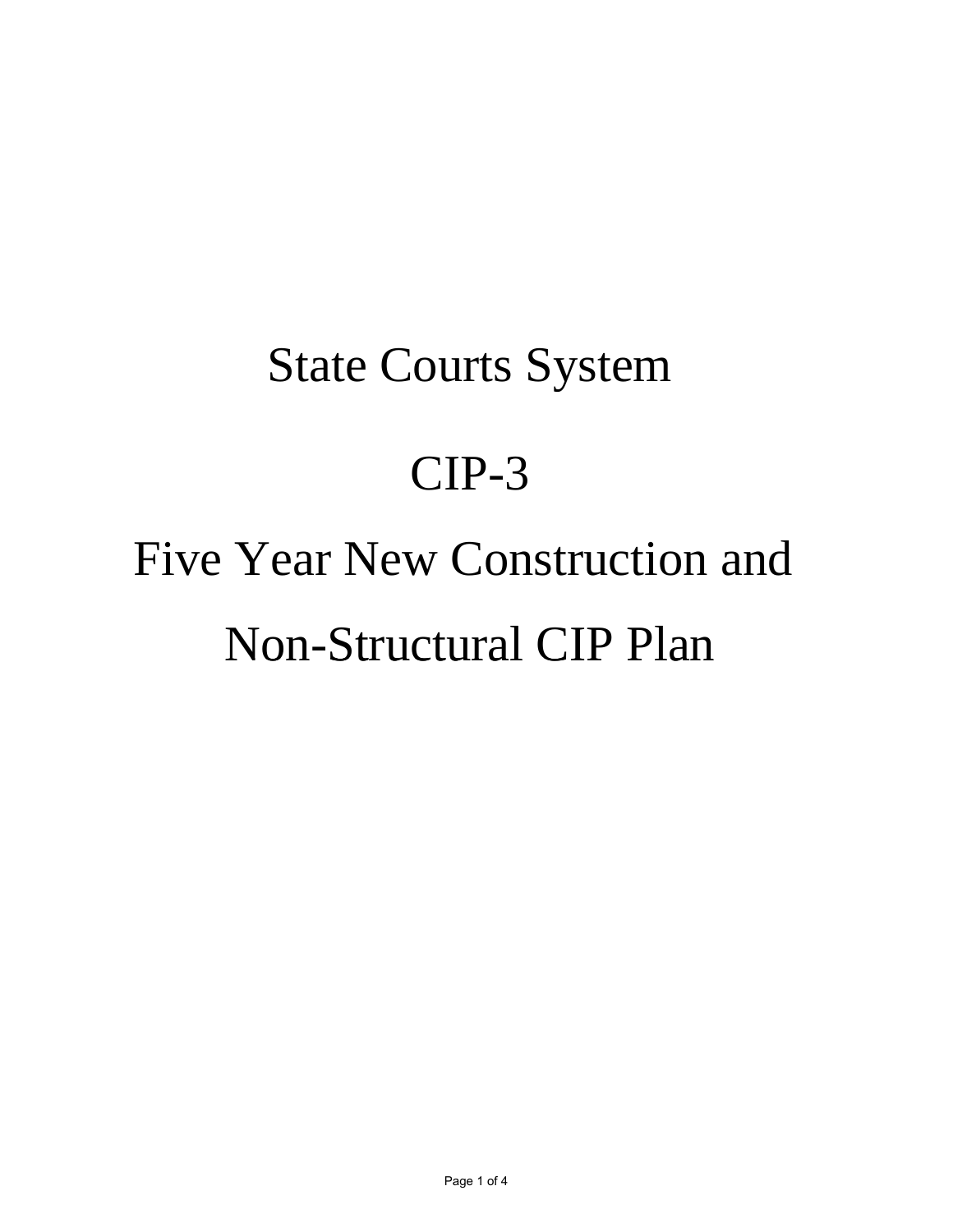## State Courts System CIP-3 Project Explanation 2nd DCA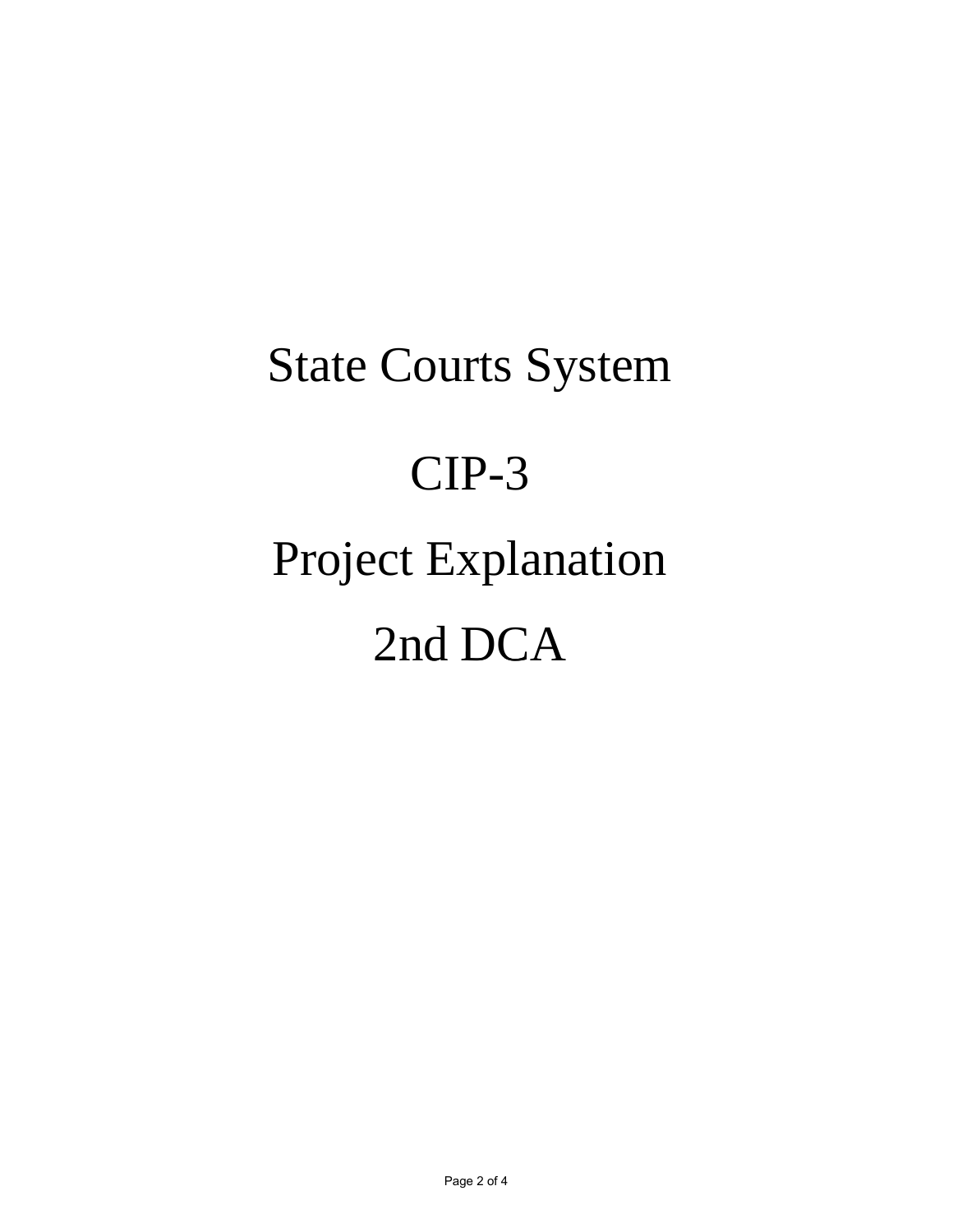## **CIP-3: Short-Term Project Explanation**

| Agency:                                                   | <b>STATE COURTS SYSTEM</b><br><b>Second District Court of Appeal</b> |                                      |                                                                                | <b>Agency Priority:</b>            |                                                       | 2                             |                                    |  |
|-----------------------------------------------------------|----------------------------------------------------------------------|--------------------------------------|--------------------------------------------------------------------------------|------------------------------------|-------------------------------------------------------|-------------------------------|------------------------------------|--|
| <b>Budget Entity and</b><br><b>Budget Entity Code:</b>    | <b>Court Operations - Appellate Courts</b><br>22100600               |                                      |                                                                                | <b>Project Category:</b>           |                                                       | <b>SPJC</b>                   |                                    |  |
| <b>Appropriation</b><br><b>Category Code:</b>             | 080171                                                               |                                      |                                                                                | <b>LRPP Narrative Page:</b>        |                                                       |                               |                                    |  |
| <b>PROJECT TITLE:</b>                                     |                                                                      |                                      | <b>Evaluation of Long-term Facility Needs, Second District Court of Appeal</b> |                                    |                                                       |                               |                                    |  |
| <b>Statutory Authority:</b>                               |                                                                      |                                      |                                                                                |                                    |                                                       |                               |                                    |  |
| To be Constructed by:                                     |                                                                      | <b>Contract?</b><br>(Y/N)            | YES NO                                                                         | <b>Force Acct.?</b><br>(Y/N)       | YES NO                                                |                               |                                    |  |
| <b>Facility</b><br><b>Type</b>                            | <b>Service</b><br>Load                                               | <b>Planned</b><br><b>Used Factor</b> | <b>User Stations</b><br><b>Required</b>                                        | <b>Existing</b><br><b>Stations</b> | <b>New User</b><br><b>Stations</b><br><b>Required</b> | <b>Space</b><br><b>Factor</b> | <b>Net Area</b><br><b>Required</b> |  |
|                                                           |                                                                      |                                      |                                                                                |                                    |                                                       |                               |                                    |  |
| <b>Geographic Location:</b>                               | 1005 E. Memorial Blvd. Lakeland                                      |                                      |                                                                                |                                    |                                                       |                               |                                    |  |
| <b>County:</b>                                            | <b>Hillsborough and Polk Counties</b>                                |                                      |                                                                                |                                    |                                                       |                               |                                    |  |
| Facility<br><b>Type</b>                                   | <b>Net Area</b><br>(square feet)                                     | <b>Efficiency</b><br><b>Factor</b>   | <b>Gross Area</b><br>(square feet)                                             | <b>Unit Cost</b>                   | <b>Construction</b><br>Cost                           | <b>Occupancy</b><br>Date      |                                    |  |
| 31                                                        |                                                                      |                                      |                                                                                |                                    |                                                       |                               |                                    |  |
| <b>Schedule of Project Components</b>                     |                                                                      | FY 2013-14                           | FY 2014-15                                                                     | FY 2015-16                         | FY 2016-17                                            | FY 2017-18                    |                                    |  |
| <b>1. Basic Construction Costs</b>                        |                                                                      | \$                                   | \$                                                                             | \$                                 | \$                                                    | \$                            |                                    |  |
| a. Construction Cost                                      |                                                                      |                                      |                                                                                |                                    |                                                       |                               |                                    |  |
| b. Permits, Inspections,<br><b>Impact Fees</b>            |                                                                      |                                      |                                                                                |                                    |                                                       |                               |                                    |  |
| c. Communication requirements<br>(conduits, wiring, etc.) |                                                                      |                                      |                                                                                |                                    |                                                       |                               |                                    |  |
| d. Utilities outside building                             |                                                                      |                                      |                                                                                |                                    |                                                       |                               |                                    |  |
| e. Site Development                                       |                                                                      |                                      |                                                                                |                                    |                                                       |                               |                                    |  |
| (roads, paving, etc.)                                     |                                                                      |                                      |                                                                                |                                    |                                                       |                               |                                    |  |
| f. Energy efficient<br>equipment                          |                                                                      |                                      |                                                                                |                                    |                                                       |                               |                                    |  |
| g. Art allowance<br>(Section 255.043, Florida Statutes)   |                                                                      |                                      |                                                                                |                                    |                                                       |                               |                                    |  |
| h. Other                                                  |                                                                      |                                      |                                                                                |                                    |                                                       |                               |                                    |  |
| Subtotal:                                                 |                                                                      | \$                                   | \$                                                                             | \$                                 | \$                                                    | $\mathcal{S}$                 |                                    |  |

*Office of Policy and Budget - July 2012*